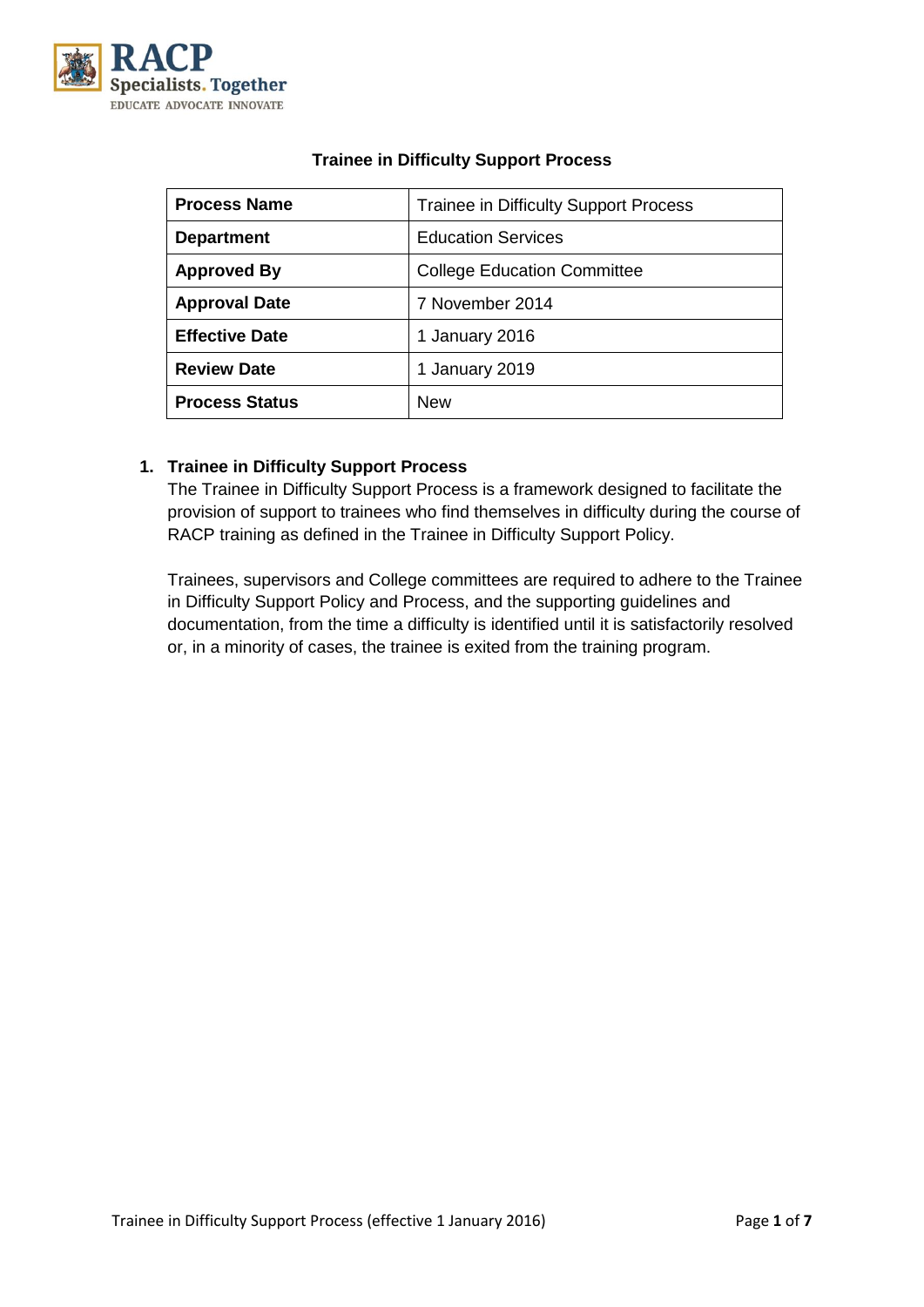

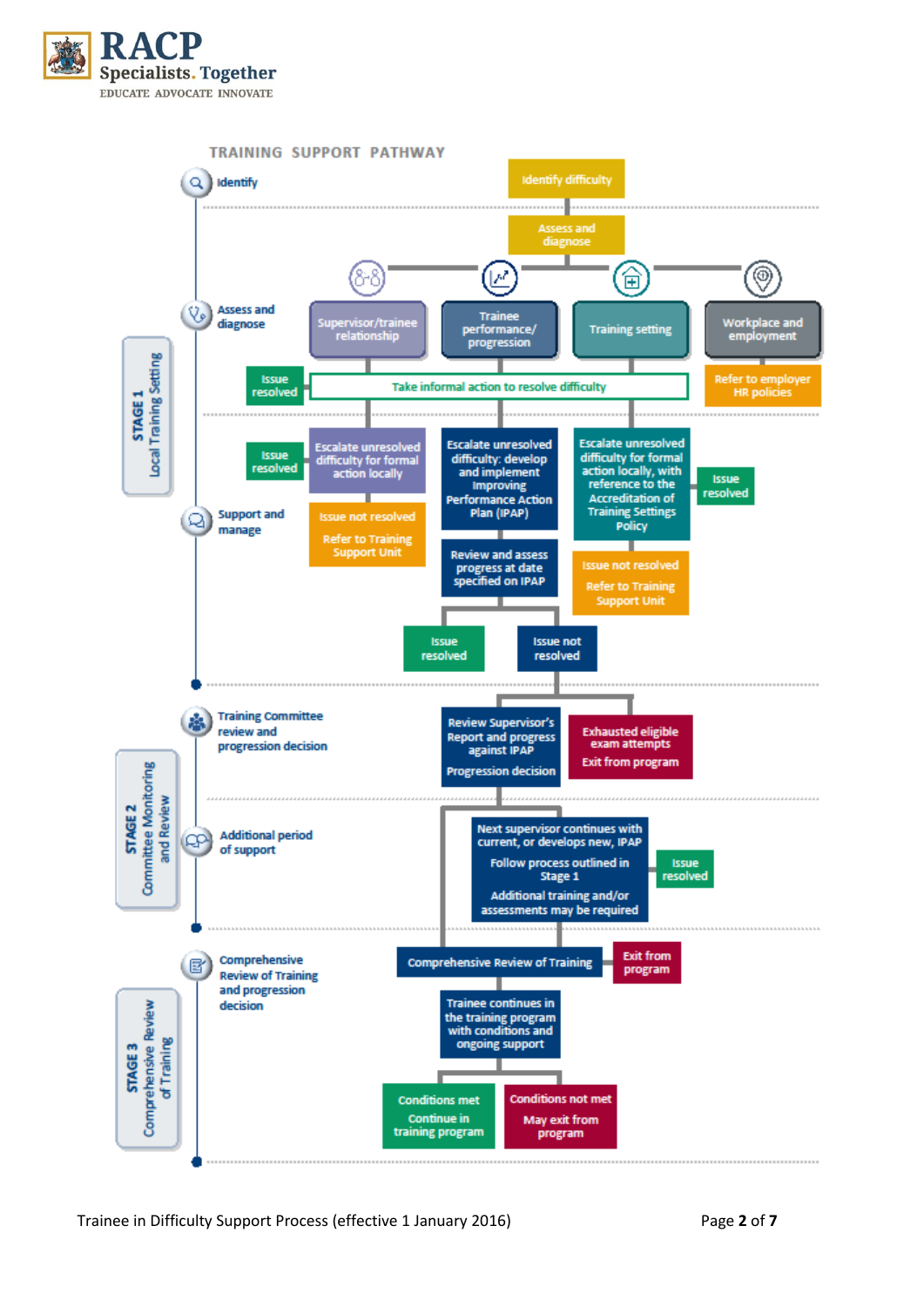

#### **2. Stage 1 Local training setting support**

It is expected that the majority of difficulties will be identified and resolved within the local training setting, within approved progression timeframes. Stage 1 support is planned and implemented collaboratively by the trainee and supervisor following these steps:

## **2.1 Identify**

The trainee, supervisor or College staff identifies the difficulty and takes action to resolve it. Trainees who have failed an RACP examination on two or more occasions are automatically referred for Stage 1 support to facilitate progression in training.

#### **2.2 Assess and diagnose**

The supervisor assesses and investigates the difficulty to determine its nature, cause and severity. A meeting is held between the supervisor and the trainee to discuss and assess the identified difficulties and diagnose the area/s of concern:

- Workplace and employment issue
- Trainee performance/progression difficulty
- Training setting issue
- Supervisor/trainee relationship issue

#### **2.3 Support and manage**

Appropriate documentation must be kept by the trainee and the supervisor throughout the support and manage phase.

#### **a) Workplace and employment difficulty**

Workplace and employee performance issues are dealt with by the employer in accordance with the employer's Human Resource policies.

#### **b) Training performance/progression difficulty**

The supervisor and trainee meet together and collaborate to develop and implement an Improving Performance Action Plan to resolve the training performance difficulty. The Improving Performance Action Plan must:

- Contain clear measurable goals/expected outcomes that relate to training standards (relevant curricula), program requirements (relevant program handbook) or other College policy or standards;
- Define suitable strategies to achieve the goals;
- Specify a timeframe for review and assessment of the progress;
- Not exceed six (6) months in duration.

Throughout the duration of the Improving Performance Action Plan, the supervisor (and training program director where appropriate) monitors and assesses the trainee's progress toward meeting the goals documented in the plan. The supervisor or training program director meets regularly with the trainee to provide constructive feedback about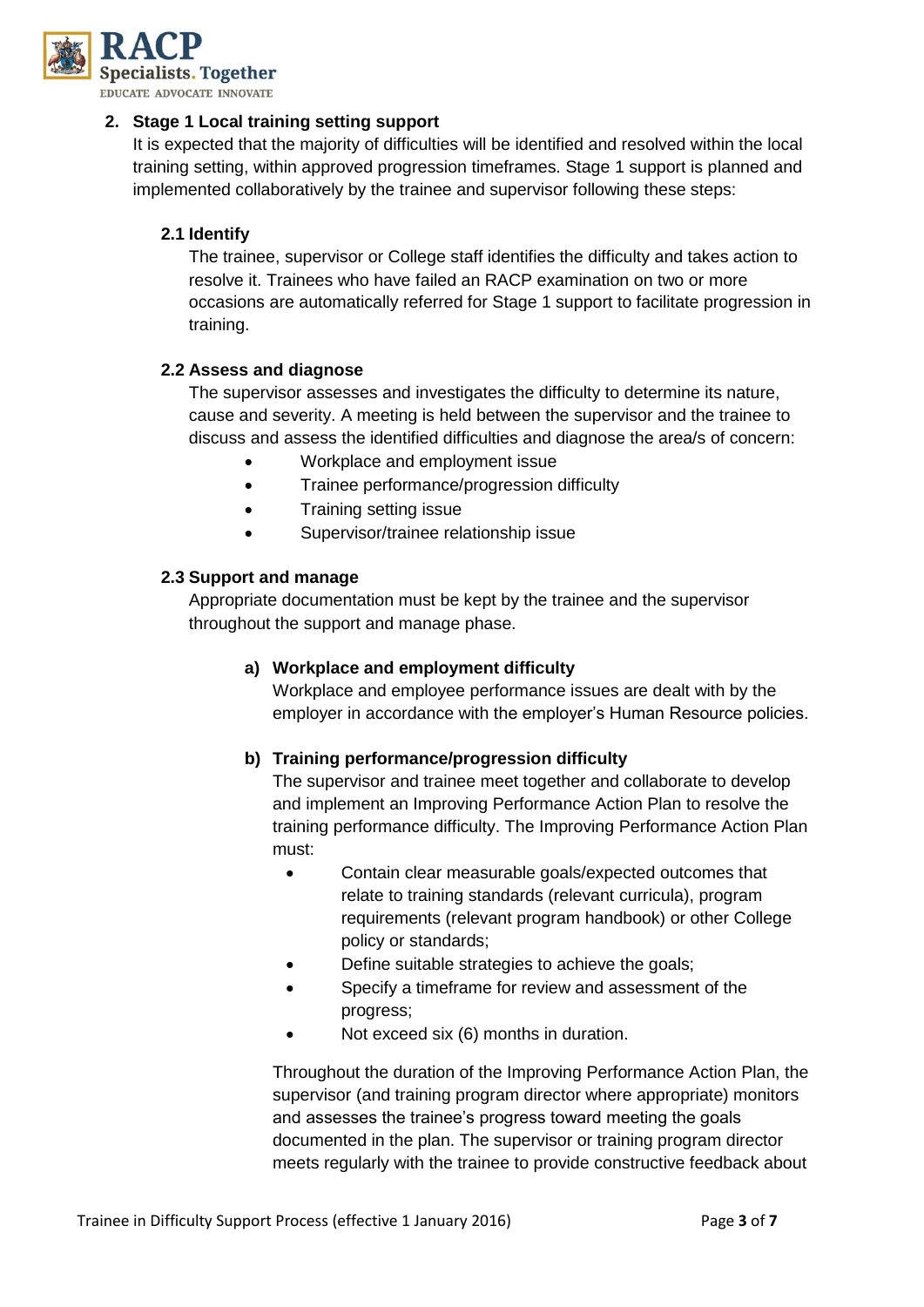

progress toward the successful completion of the Improving Performance Action Plan.

At the end of the Improving Performance Action Plan the supervisor reviews the progress made by the trainee and assesses if the goals/expected outcomes have been met. If a trainee has not made expected progress against the agreed goals, the Improving Performance Action Plan must be submitted to the relevant training committee with the end of training period assessment. For serious difficulties impacting training the supervisor may contact the Training Support Unit to escalate the issue to the relevant training committee without waiting for the due date for submission of supervisor report.

## **c) Training setting difficulty**

For training setting difficulties, the supervisor and/or the training program director takes appropriate action to attempt to resolve the issue locally with reference to the Accreditation of Training Settings Policy. For training setting difficulties that remain unresolved, the supervisor, training program director or the trainee may refer the issue to the Training Support Unit (Australia) or Education Services staff (New Zealand) in writing to have it reviewed by the relevant College committee for further action. A training site review may be undertaken where unresolved training setting issues have been reported.

### **d) Supervisor/trainee relationship difficulty**

If a trainee's difficulty relates to the relationship with their supervisor, the trainee and supervisor attempt to resolve the issue locally, with assistance from the training program director or other College supervisors if required. Unresolved difficulties are referred to the Training Support Unit (Australia) or Education Services staff (New Zealand) for further support and if appropriate action via the relevant College committee.

#### **3. Stage 2 Committee review and decision**

**3.1 Committee review of unresolved training setting or supervision difficulties**  On submission of a written report to the Training Support Unit (Australia) or Education Services staff (New Zealand) of an unresolved training setting or supervision difficulty, the relevant College committee undertakes a review of the available evidence relating to the difficulty. The Committee determines any appropriate action to be taken to address the difficulty, which may include a training site review.

#### **3.2 Training committee monitoring and review of trainee progression**

#### **a) Training committee monitoring and review**

On submission of the supervisor's end of the training period assessment report, the Improving Performance Action Plan, and any other relevant documentation, the Training Committee undertakes a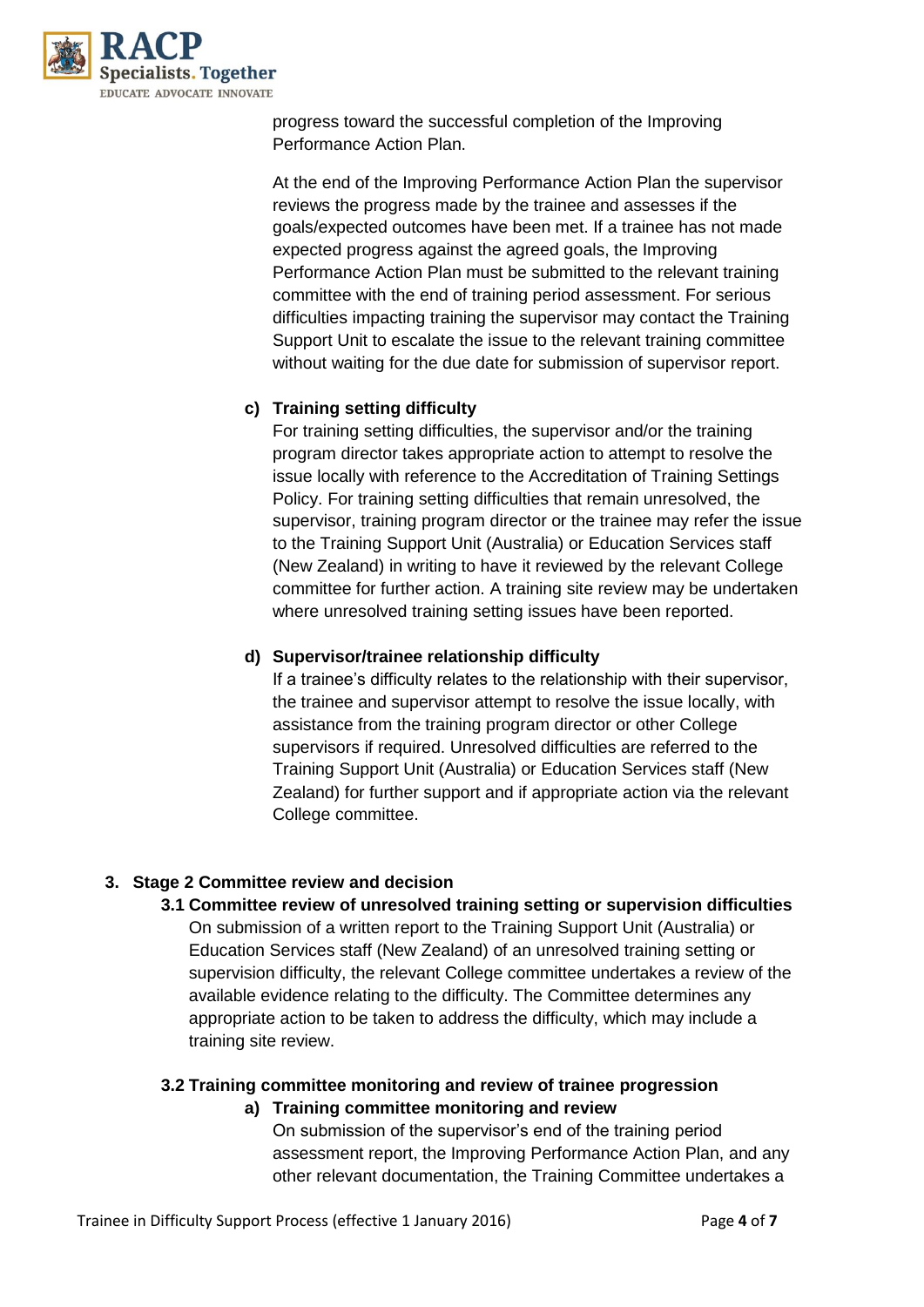

review of the trainee's progress. The Training Committee will take into account:

- The severity of the impact of the difficulty on the trainee's performance;
- The nature of the locally delivered support and the progress made by the trainee since identification of the difficulty;
- If the trainee performed at the level expected for their stage of training, and if all College training requirements were met for the period of training;
- The nature of any unresolved capability or progression difficulties as identified in the supervisor's end of training period assessment report.

## **b) Progression decision**

The Training Committee will use the information provided in the supervisor's end of training period assessment report to inform their decisions about a trainee's progression through training. The Training Committee may make the following progression decisions:

| <b>Progress Report &amp;</b><br><b>Improving Performance</b><br><b>Action Plan Outcome</b> | <b>Training Committee Decision</b>                                                                                                                         | <b>Pathway Stage</b>                                              |
|--------------------------------------------------------------------------------------------|------------------------------------------------------------------------------------------------------------------------------------------------------------|-------------------------------------------------------------------|
| "Overall Satisfactory" (or<br>equivalent) end of training<br>period assessment report      | Training period certified                                                                                                                                  | <b>Exit Training</b><br><b>Support Pathway</b><br>and continue in |
| <b>Capability/Progression</b><br>difficulties resolved                                     | <b>Difficulty Resolved</b>                                                                                                                                 | training                                                          |
| "Overall Satisfactory (or<br>equivalent) end of training<br>period assessment report       | Training period may be certified                                                                                                                           |                                                                   |
| Rated as "below the<br>expected standards" in<br>specific performance areas                | <b>Training Committee refer difficulty</b><br>to next supervisor for new<br><b>Improving Performance Action</b><br>Plan                                    | Refer to Stage 2                                                  |
| <b>Capability/Progression</b><br>difficulties unresolved                                   |                                                                                                                                                            |                                                                   |
| "Overall Unsatisfactory"<br>(or equivalent) end of<br>training assessment report           | Training period not certified<br>Training committee refer difficulty<br>to next supervisor for new<br><b>Improving Performance Action</b><br>Plan.         | Refer to Stage 2                                                  |
| <b>Capability/Progression</b><br>difficulties unresolved                                   | Training period not certified<br>Training committee conducts<br>Comprehensive Review of<br>Training and may exit the Trainee<br>from the training program. | Refer to Stage 3                                                  |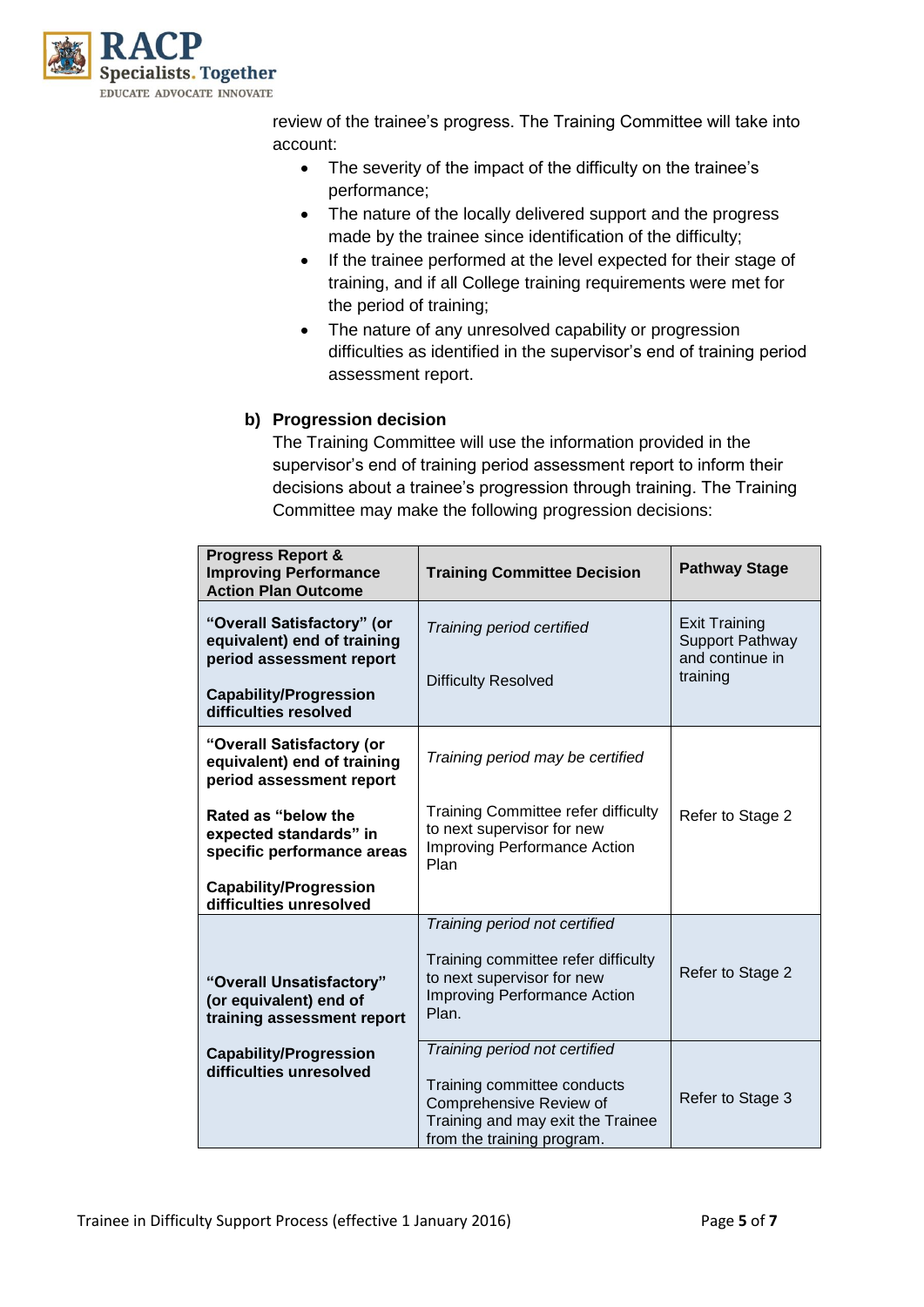

## **c) Additional period of support**

If the trainee is given an additional period of support, the Training Committee will refer the unresolved difficulty to the next supervisor who will collaborate with the Trainee to continue implementing an existing Improving Performance Action Plan, or to develop and implement a new Improving Performance Action . The supervisor will commence support, as per the support and management provisions detailed in Stage 1 (item 2).

The training committee will review the trainee's progress at the completion of the additional support period.

## **d) Exhaustion of exam attempts**

Trainees who have exhausted all exam attempts are ineligible to continue in training and will be exited from training without Committee Review (refer Progression through Training Policy).

## **4. Stage 3 Comprehensive Review of Training**

If a trainee performance difficulty remains unresolved for an extended period, or is significantly impacting progression in training, the relevant Training Committee will conduct a Comprehensive Review of Training to assess whether a trainee should remain in an RACP training program.

The Training Committee will consider:

- A case summary prepared by College staff including the trainee's record of training;
- A copy of Improving Performance Action Plans, progress reports, supervisor reports, site visit reports and any other relevant documents;
- The trainee will be provided with a copy of all documentation to be reviewed by the committee. The trainee will have the opportunity to provide the Training Committee with a written response to the documentation.

The Training Committee may decide:

- That the trainee is exited from the training program. The College expects this decision to be taken in a relatively small number of cases.
- That the trainee may continue in training with conditions and receive an additional period of support (usually no more than six months). If the conditions to continue in training are not satisfactorily completed the trainee may be exited from the training program without a further CRT.

#### **5. Exceptional Circumstances**

In an exceptional circumstance, an application for special consideration must be provided by the trainee (or delegate) in writing to the relevant education/training committee, as promptly as the circumstance permits.